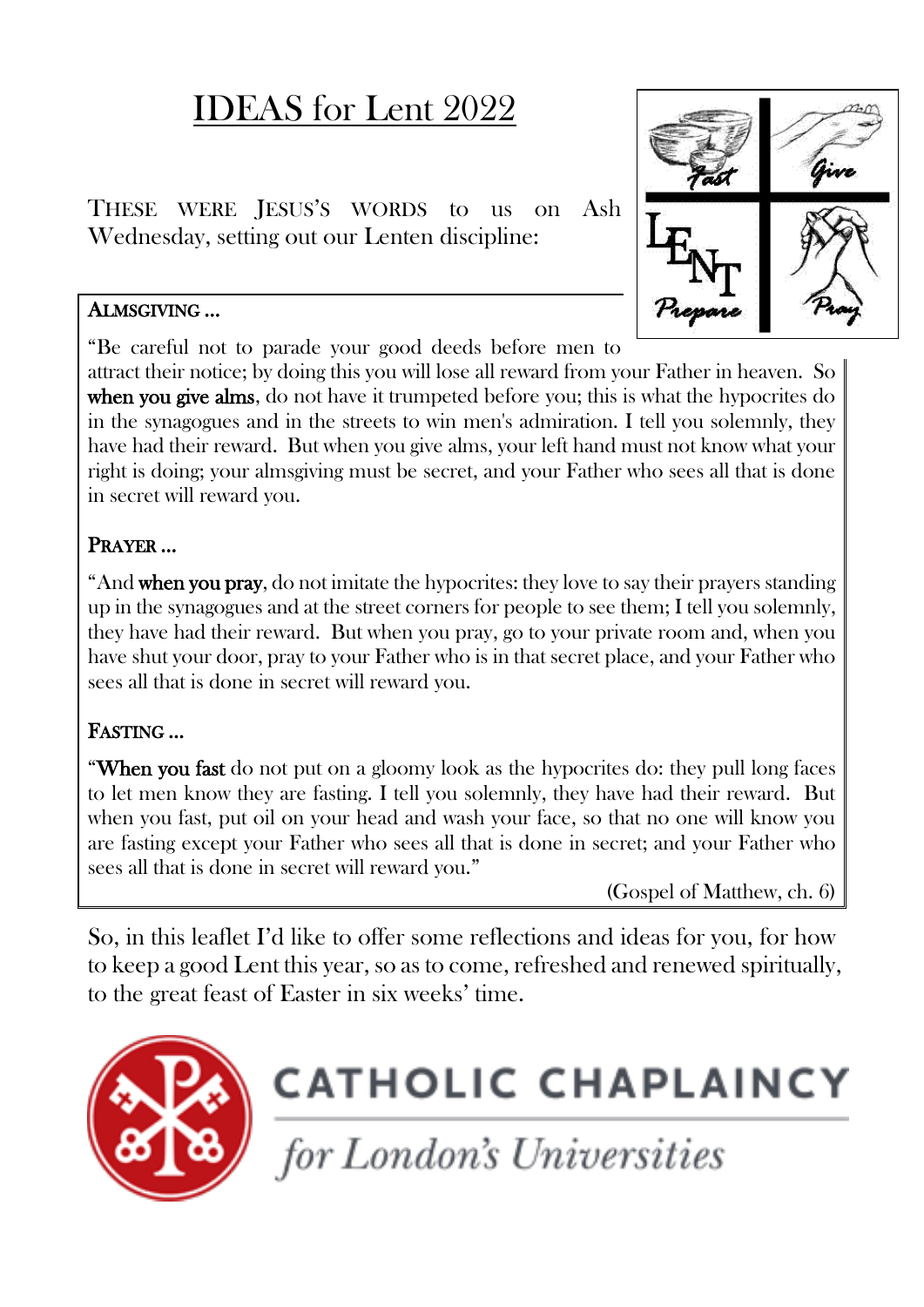Here's my mental picture of what we're up to in Lent. This, surely, is the vision for Lent, to make our Lenten practices have a 'shape':



So, when we fast, giving something up, we gain the *time* to give back to God in prayer, and /or we gain some money to help others in their needs. This focus on God and on our neighbour also opens up our hearts to our own frailty before God, and our need for forgiveness. So our Lent is then completed by seeking the Sacrament of Reconciliation.

#### I. Fasting.

Let's start with fasting. Lent is a time traditionally to 'give something up.' Even in secular society people sometimes seem to 'jump on the bandwagon' and use this time of year for a bit of dieting and self-help with their intake, be it of calorific foods or of alcohol etc. — a bit of a 'detox' so to speak. But our fasting as Christians in Lent has altogether a deeper and more focussed meaning. We began Lent with Ash Wednesday, a day of Fasting and Abstinence from meat. To give up some food and drink, and to give up meat for a day is a sign that we are not dependent on these things: Man does not live on bread alone, but on every word that comes from the mouth of God. So, it is good to give things up; maybe things we should take more moderately anyway. Here are some reminders:

- 1. Ash Wednesday and Good Friday are compulsory days of Fasting and Abstinence from meat: days of Penance, to start and end our Lenten season.
- 2. Every Friday throughout the year (unless a solemn feast-day) is a day of Abstinence, when we must eat no meat, but you may wish to give up meat some other day(s) of the week as well. Wednesday is a traditional 'second' day of the week for penance, so consider avoiding meat on that day too.
- 3. In Lent we will each have different ways of 'giving up' which might be a particular type of favourite food (chocolate, snacks …) or drink (e.g. alcohol …). Other possibilities might be giving up some TV, or video streaming, or iPlayer; choosing not to go to the cinema, theatre or concerts; … or even avoiding some of our trawling FaceBook or other social media.
- 4. Making Friday evenings quiet is something I find really worthwhile setting aside that time to read and/or pray privately, without the distraction of  $TV$  or internet.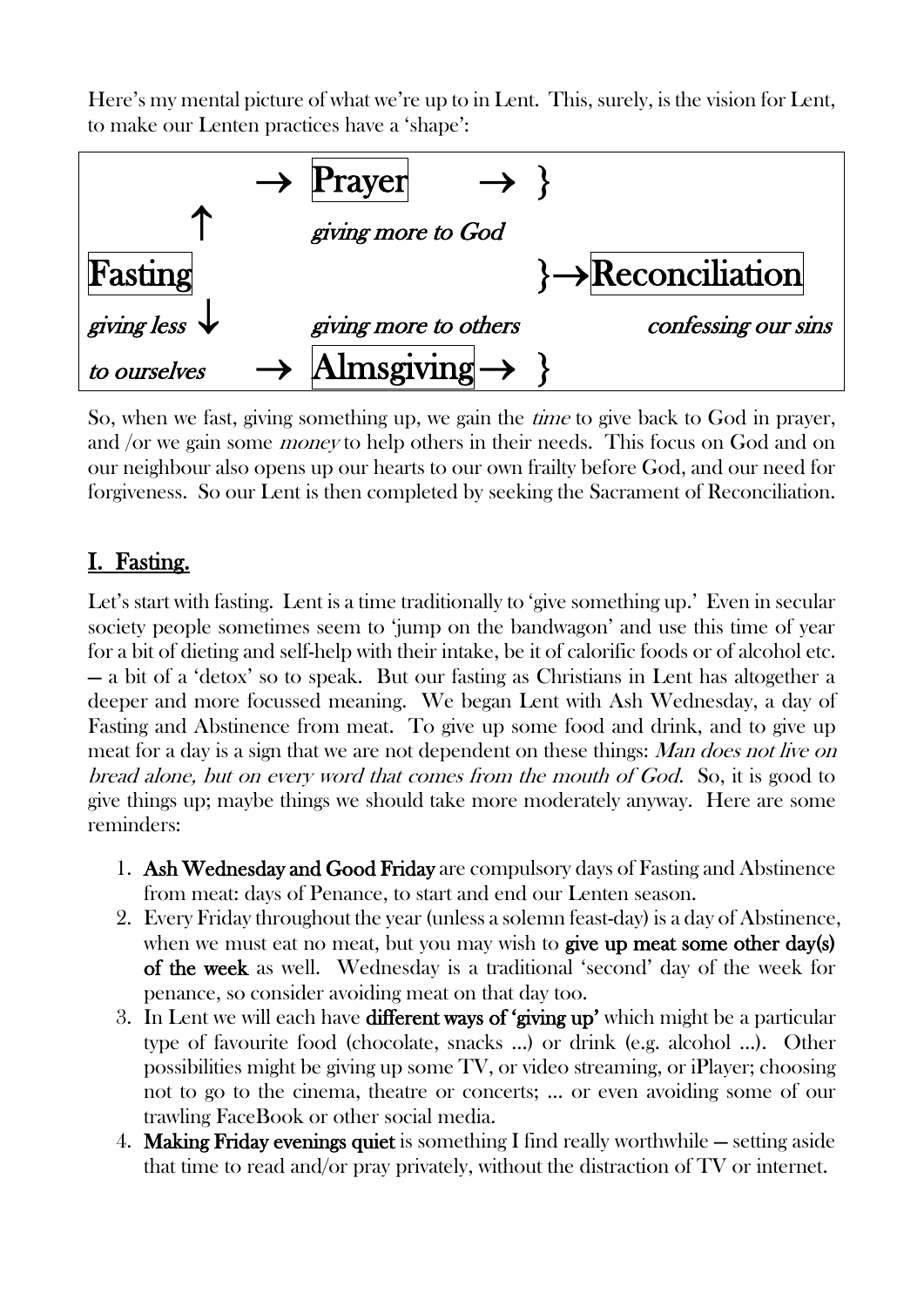5. Make an effort to arrive early for Sunday Mass, and after Sunday Mass, as a special act of sacrifice, keeping silence in church, so as together to show our respect for the House of God, and for the Sacred Liturgy just celebrated. This immediately has the benefit of letting others stay and pray, making their thanksgiving to Jesus in Holy Communion more fully. Our chatting after Mass can take place happily over tea & coffee.

#### II. Prayer

None of us can ever say we pray enough! There are always opportunities to pray more often. Here are some ideas:

- 1. Worth Abbey retreat,  $18<sup>th</sup>$  to  $20<sup>th</sup>$  March. Wonderful opportunity for 48hrs out of London for a weekend retreat in the country, at the Benedictine Abbey of Worth (West Sussex). Heavily reduced in price by a grant received by Newman House for you. Sign up ASAP at: [www.universitycatholic.net/forms](http://www.universitycatholic.net/forms)
- 2. Think seriously about coming to daily Mass. The greatest expression of prayer is the Holy Mass, so if one can make an effort to get to daily Mass in the week, as well as on Sundays, then one is offering the best possible prayer. Our weekday Mass time (Mon–Fri) is 5.30pm at Newman House.
- 3. Regular times for quiet Adoration of the Blessed Sacrament in Newman House are: Tuesday 6–9pm; Sundays 6pm–7pm. Simply being present to Jesus in the Most Holy Eucharist is a very peaceful and powerful way to pray.
- 4. All-Day of Adoration for Peace in the Ukraine: Wed  $9<sup>th</sup>$  March,  $9am 5.30pm$ .
- 5. The Stations of the Cross are a beautiful and fitting devotion for Lent, moving our hearts to be united to the Passion of the Lord in His suffering and death. Each Lent Friday at 6pm, after 5.30pm Mass in Newman House, the 'Way of the Cross' is followed. Each week a different set of meditations is used, to bring variety to our reflections on Jesus's path to Calvary. Also, LSE CathSoc hosts Stations of the Cross in the beautiful church of SS Anselm & Cecilia (Kingsway) at 1.05pm Fridays in March.
- 6. Newman House Lent booklet has been produced with reflections and prayerpoints for each and every day from the Sunday before Lent until the Sunday after Easter. Please make use of it (available from Newman House)
- 7. Apps for Christian Meditation: why not try out 'Pray as You Go' [\(https://pray-as](https://pray-as-you-go.org/)[you-go.org/](https://pray-as-you-go.org/)) or 'Examen' [\(https://www.ignatianspirituality.com/reimagining](https://www.ignatianspirituality.com/reimagining-examen-app/)[examen-app/\)](https://www.ignatianspirituality.com/reimagining-examen-app/), both from Jesuit spirituality.
- 8. CTS racks in the chapel lobby have a variety of Catholic booklets with a whole host of easy reading on spiritual subjects. If everyone just bought one booklet and read it in Lent then our community would have grown hugely in knowledge and love of our faith!